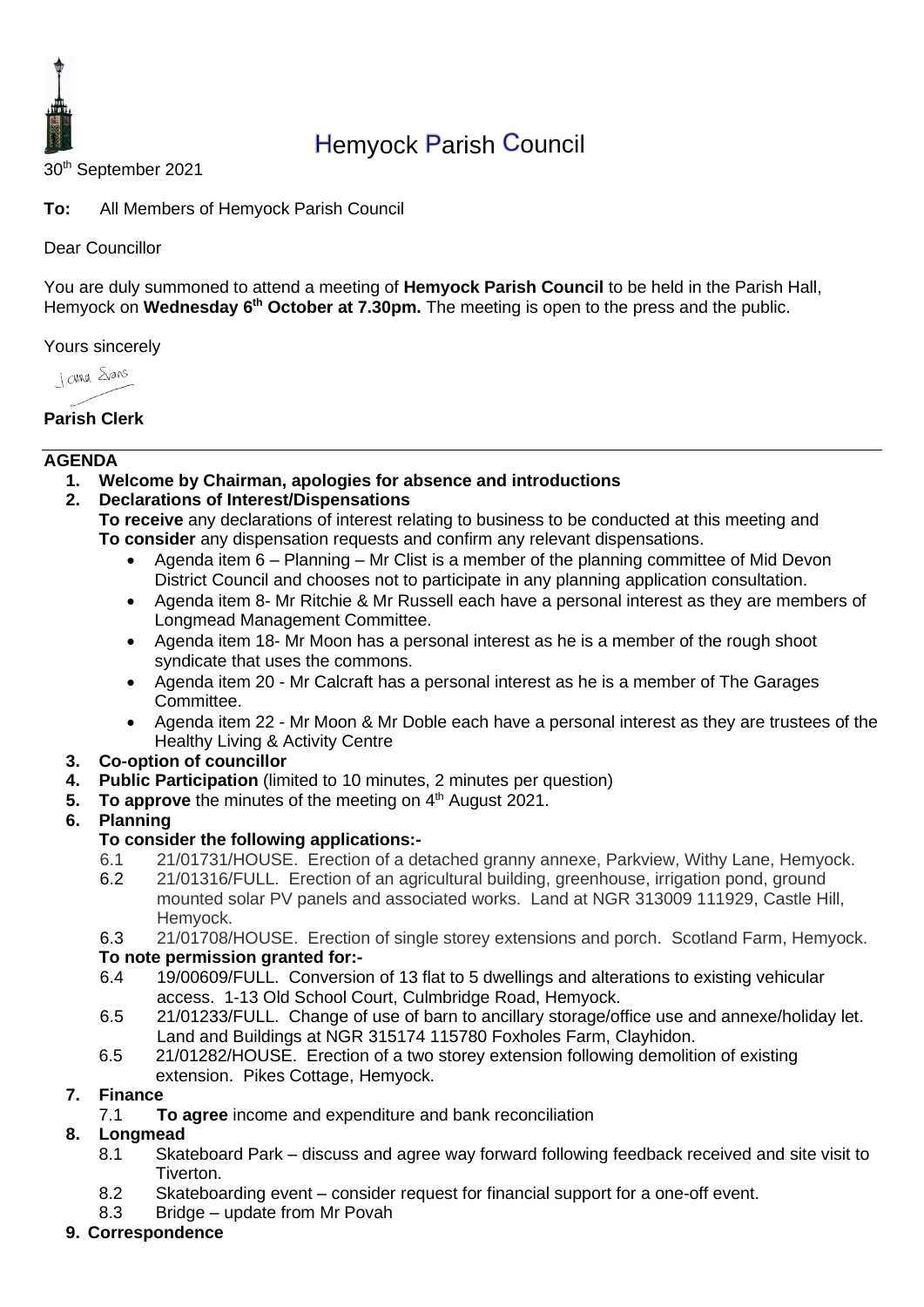### **To consider**

- 9.1 Reef & Beef update from clerk and consider request for a weekly pitch.
- 9.2 Hemyock's big visit consider request for financial support towards this event.
- 9.3 Hemyock Lights Parade consider request for financial support towards this event.
- 9.4 Defibrillator Training agree date for training.

#### **10. Community Land**

10.1 Build Back Better – update from Miss Lawrence. Consider extending this project to take into account matters such as physical and mental health and include working with other interested parties i.e. BHLAC, doctors surgery, churches, school, BSG etc.

### **11. Matters Arising**

- 11.1 Pump Update from clerk following meeting with conservation officer.
- **12. County Council Report To note** Councillor Radford's report.
- **13. District Council Report To note** Councillor Clist's report
- **14. Clerk Update** 
	- **To receive** update from Clerk
- **15. Highways**
	- **To receive** any relevant information
- **16. Cemetery** 
	- **To receive** any relevant information
- **17. Footpaths**
	- **To receive** any relevant information.
- **18. Commons Management Group CMG**
	- **To receive** any relevant information.
		- 18.1 New Gate consider installing additional gate at Shuttleton Common
- **19. Village Maintenance**
	- **To receive** any relevant information.
	- 19.1 **To discuss and agree** additional tasks
- **20. Garages Youth Project To receive** any relevant information
- **21. Blackdown Hills Parish Network To receive** any relevant information
- **22. Blackdown Healthy Living & Activities Centre To receive** any relevant information 22.2 Crash Barrier in car park – update from Mr Povah/Mr Ritchie.
- **23. Asset Management To receive** any relevant information
- **24. Items raised by chairman**
- **25. Items raised by councillors**
- **26. Public Participation**
- **27. PR**
- **28. Date of Next Council Meeting – Wednesday 6 th November 2021 at 7.30pm, Parish Hall, Hemyock**